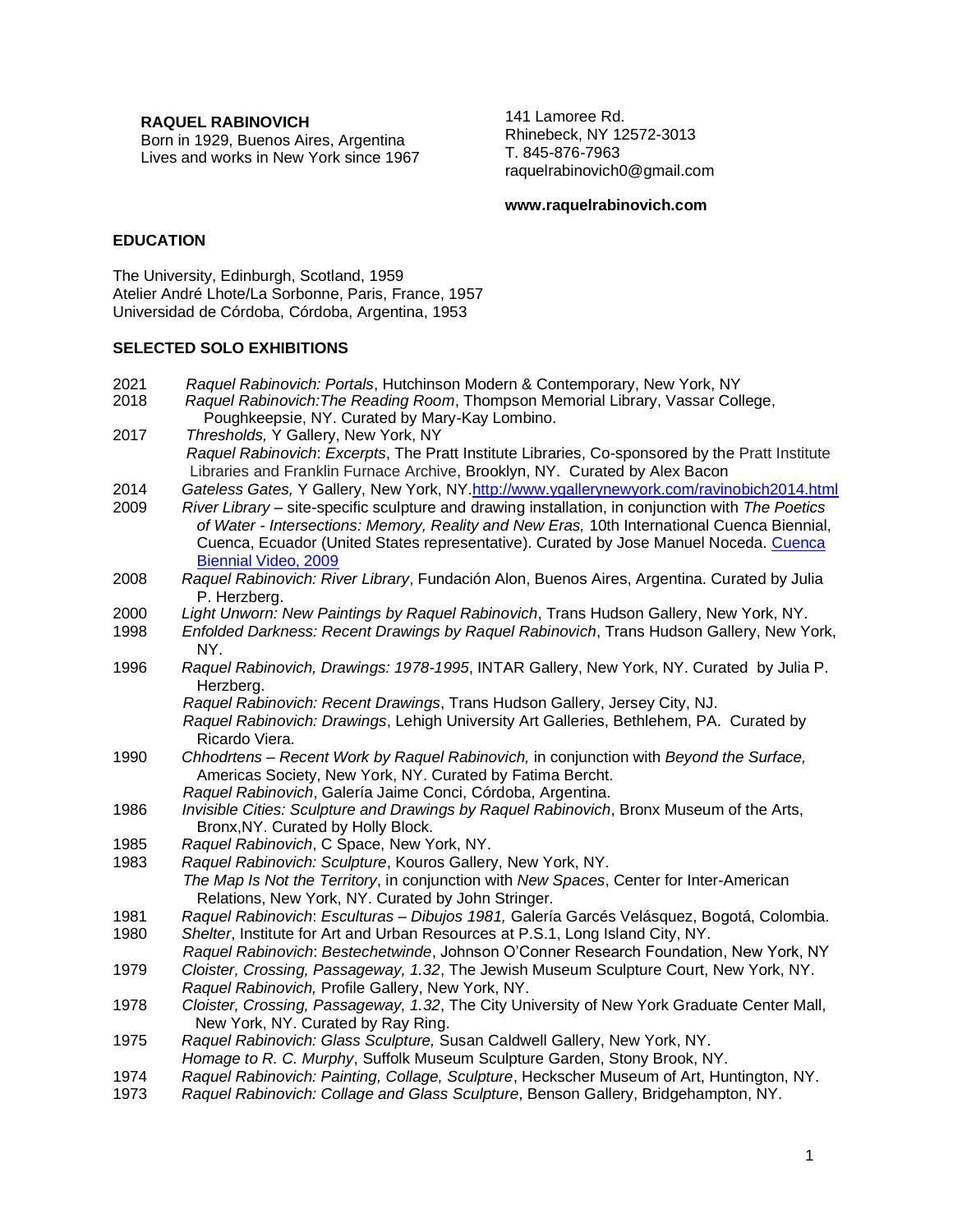- 1972 *Raquel Rabinovich: Paintings 1959-1962*, Performing Arts Foundation, Huntington, NY.
- 1970 *Dimension Five*, Benson Gallery, Bridgehampton, NY.
- 1964 *Muy Extraños Paisajes*, Instituto Superior del Profesorado de Misiones, Misiones, Argentina.
- 1963 *La oscuridad tiene su luz*, Galería Rioboo, Buenos Aires, Argentina.
- 1962 *Pinturas 1958-1960*, Galería El Pórtico, Buenos Aires, Argentina.
- First Exhibition in England of Paintings by Raquel Rabinovich, Leicester Galleries, London, England.
	- *Malerier of Raquel Rabinovich,* Brøste Hus, Copenhagen, Denmark.
- 1956 *Raquel Rabinovich: Paintings*, International House, Edinburgh, Scotland.
- 1955 *Raquel Rabinovich: Pinturas*, Galería Rose Marie, Buenos Aires, Argentina. *Raquel Rabinovich: Pinturas*, Sociedad de Arquitectos, Córdoba, Argentina.

# **SITE-SPECIFIC OUTDOOR SCULPTURE INSTALLATIONS**

- 2012 *Emergences, Lighthouse Park,* Hudson River, Port Ewen, NY.
- 2009 *Emergences, Denning's Point State Park*, Hudson River, Beacon, NY.
- 2007 *Emergences, Nyack Beach State Park*, Hudson River, Nyack, NY.
- 2006 *Emergences, Ulster Landing Park*, Hudson River, Saugerties, NY.
- 2005 *Emergences, Kowawese at Plum Point Park*, Hudson River, New Windsor, NY.
- 2004 *Threshold, Rail Trail Park*, Marbletown, NY.
- 2003 *Emergences, Riverfront Park*, Hudson River, Beacon, NY. *Within and Without,* University Settlement Campus, Beacon, NY.
- 2002 *Emergences, Dutchmen's Landing Park*, Hudson River, Catskill, NY. *Emergences, Robert E. Post Park*, Hudson River, Town of Ulster, NY.
- 2001 *Emergences, Rotary Park*, Hudson River, Kingston, NY.

# **COLLABORATIONS**

2015 Collaborative performance with Linda Mary Montano and Julie Manna, Storefront Gallery, Kingston, NY, August 29

- 2013 *Sculpture and Dance Collaborations*: *Emergences* at Ulster Landing Park, Saugerties, NY with Julie Manna, August 25 and *Emergences* at Lighthouse Park, Port Ewen, NY with Julie Manna, September 14. Sculpture and Dance Collaboration, 2014
- 2000 *Lincoln Center Out-of-Doors Festival, Deep Listening Day 2000,* New York, NY, in collaboration with Pauline Oliveros' "The Lunar Opera"

# **SELECTED GROUP EXHIBITIONS**

2021 *THIS MUST BE THE PLACE: LATIN AMERICAN ARTISTS IN NEW YORK, 1965-1975,* Americas Society, New York, NY

2020 *Digital: AAA Prints 2012-2019*, The Gallery at the Visual & Performing Arts Center, School of Visual & Performing Arts, Western Connecticut State University, Danbury, Connecticut 2018 Blurring Boundaries: The Women of AAA, 1936-Present, Clara M. Eagle Galle

2018 *Blurring Boundaries:The Women of AAA, 1936-Present,* Clara M. Eagle Gallery,

Murray State University, Murray, KY. Curated by Rebecca DiGiovanna. The exhibition travels to the Ewing Gallery of Art and Architecture, University of Tennessee, Knoxville, TN in November, 2020 and The Baker Museum, Naples, Florida, 2021

*QUEENIE: Selected Artworks by Female Artists from El Museo del Barrio's Collection,* Hunter East Harlem Gallery, New York, NY. Curated by Arden Sherman

*Vista Panorámica,* Ann Street Gallery, Newburgh, NY. Curated by Virginia Walsh 2017 *Between I and Thou,* Hudson Valley Center for Contemporary Art, Peekskill, NY

- *Undercurrents: The River as Metaphor / Hudson Valley Artists 2017.* Samuel Dorsky Museum
- of Art, SUNY New Paltz, NY. Guest curated by Livia Straus<br>2016 Visible Histories: Celebrating the 80<sup>th</sup> Anniversar
- 2016 *Visible Histories: Celebrating the 80th Anniversary of American Abstract Artists,* Morris-Warren Gallery, New York, NY. Curated by Maxim Weintraub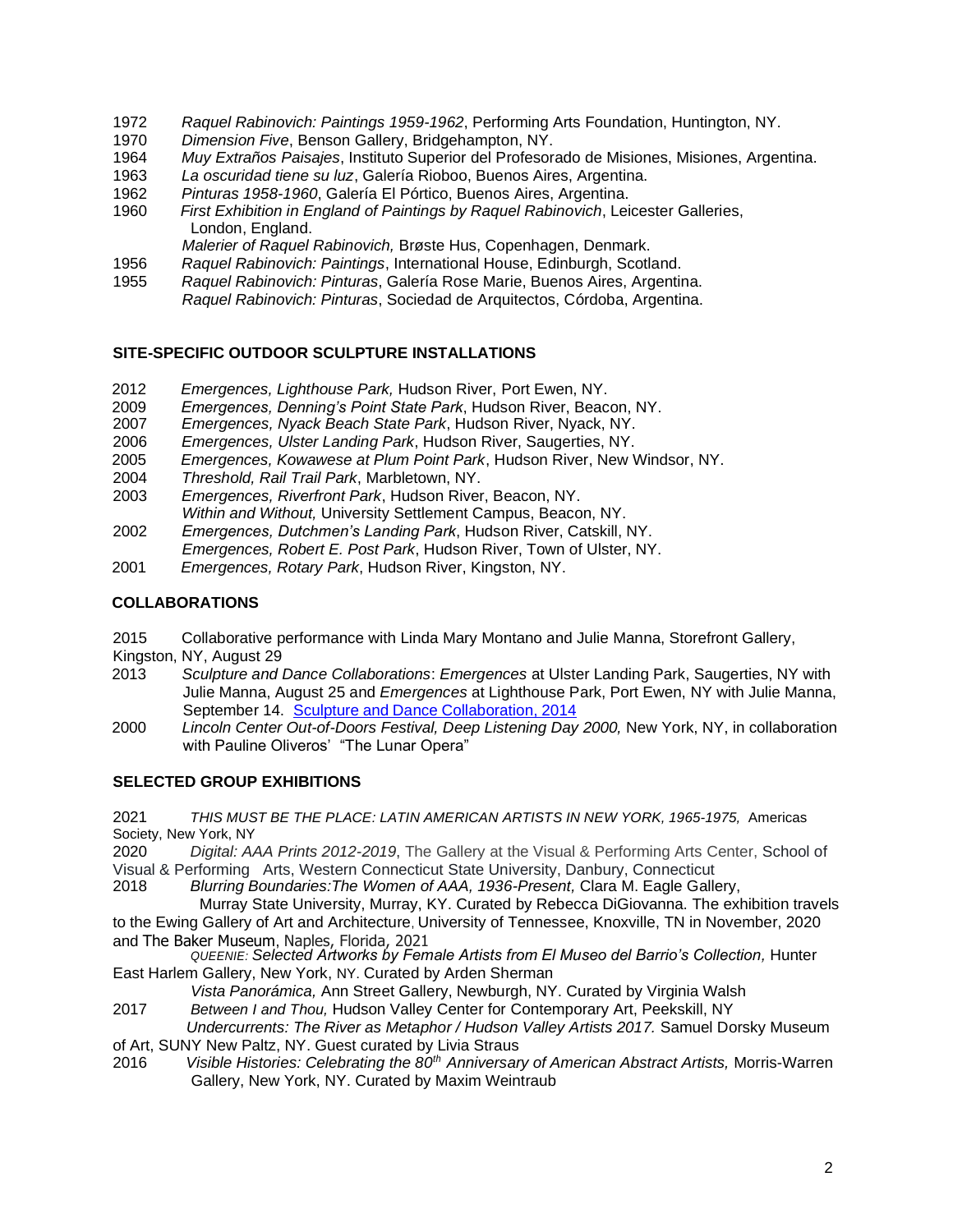*The Onward of Art: American Abstract Artists 80th Anniversary Exhibition*, 1285 Avenue of the Americas Art Gallery, New York, NY. Curated by Karen Wilkin. *Smaller Footprints,* Museum of Art and History, Lancaster, California. Curated by Linda **Weintraub** *Chromatic Space,* Shirley Fiterman Art Center, CUNY, New York, NY. Curated by Jonathan Lippincott. 2015 *Endless, Entire: American Abstract Artists*, Five Myles, Brooklyn NY. Curated by Rachel Nackman. *Empire of Dirt,* Paul Robeson Galleries, Rutgers The State University of New Jersey, New Brunshwick, NJ. Curated by Anonda Bell. Inclusion in Abstraction in Action:<http://abstractioninaction.com/raquel-rabinovich/> 2014 *To Leo, A Tribute from the American Abstract Artists*, Sideshow Gallery, Brooklyn NY. *Feral Objects*, CREON, New York, NY. Co-curated by Lucio Pozzi and Peggy Cyphers. *Sensory Impact*, American Abstract Artists, Morgan Stanley Global Headquarters, Purchase, NY. Curated by Sarah Campbell, May 2014 – April 2015 2013 *Line and Form*, Marc Straus, New York, NY S*ofia International Paper Art Biennial 2013*, Sofia, Bulgaria. Curated by Daniela Todorova. *One of a Kind III*, Owens Art Gallery at Mount Allison University, Sackville, New Brunshwick, Canada. Co-curated by Gemey Kelly and Heide Hatry *One of a Kind IV,* AC Institute, New York, NY. Co-curated by Holly Crawford and Heide Hatry "American Abstract Artists: A Selection," School of Art Gallery, Kent State University, Kent, Ohio 2012 *One of a Kind II – "Unbound" –An Exhibition in Three Chapters,* Dalhousie Art Gallery, Halifax, Nova Scotia, Canada. Co-curated by Heide Hatry and Peter Dykhuis. *Dear Mother Nature: Hudson Valley Artists 2012*, Samuel Dorsky Museum of Art, SUNY New Paltz, NY. Guest curated by Linda Weintraub. 2011 *Abstraction to the Power of Infinity*, American Abstract Artists, The Icebox, Crane Arts, Philadelphia, PA. Curated by Janet Kurnatowski. *Hudson River Contemporary: Works on Paper*, Boscobel Exhibition Gallery, Garrison, NY. Co-curated by James L. McElhinney and Katherine E. Manthorne. . *Breathing,*Sylvia Wald & Po Kim Art Gallery, New York, NY. Curated by Soojung Hyun. *One of a Kind I – An Exhibition of Unique Artist's Books,* Pierre Menard Gallery, Boston, MA. Curated by Heide Hatry. *American Abstract Artists 75th Anniversary*, OK Harris Works of Art, New York, NY. *2011 DMZ Art Festival: Drawing Flags*, Outdoor Exhibition Gallery, DMZ, Korea. *Sticks and Stones,* Lehman College Art Gallery, Bronx, NY. Curated by Susan Hoeltzel. *Sofia International Paper Art Biennial 2011*, Sofia, Bulgaria. Curated by Thalia Vrachopoulos. 2010 *Marks that Matter*, *Contemporary Drawing in the Hudson Valley*, SUNY Ulster, State University of New York, Stone Ridge, NY. *What Matters Most?* Exhibition to benefit eco art space, Exit Underground Space, New York, NY.<br>2009 2009 *2012+*, special exhibition presented by The Drop: Urban Art Infill, New York, NY. 2008 *Selection of Works from the Haim Chanin Collection*, Haim Chanin Fine Arts, New York, NY. 2007 *Minimal Interference*, in collaboration with Lucio Pozzi, BCB Art Gallery, Hudson, NY. *Kingston Biennial 2007*, Kingston, NY. Curated by Beth E. Wilson. *Continuum: American Abstract Artists*, St. Peters College, Jersey City, NJ. 2006 *Winter Salon*, Lesley Heller Gallery, New York, NY. 2005 *Optical Simulations*, American Abstract Artists,Yellow Bird Gallery, Newburgh, NY. Curated by Jill Conner. 2004 *Art on Paper 2004*, Weatherspoon Art Museum, The University of North Carolina at Greensboro, Greensboro, NC. Curated by Ron Platt. *Voces y Visiones: Highlights from El Museo del Barrio's Permanent Collection*, El Museo del Barrio, New York, NY. Curated by Deborah Cullen. 2003 *Imaging the River*, Hudson River Museum,Yonkers, NY. Curated by Amy Lipton. *Sticks and Stones*, Collaborative Concepts, Beacon, NY. Curated by Grace Knowlton. *100 x 100*, Collaborative Concepts, Beacon, NY. 2002 *Miami Currents*, Miami Art Museum, Miami, Fl.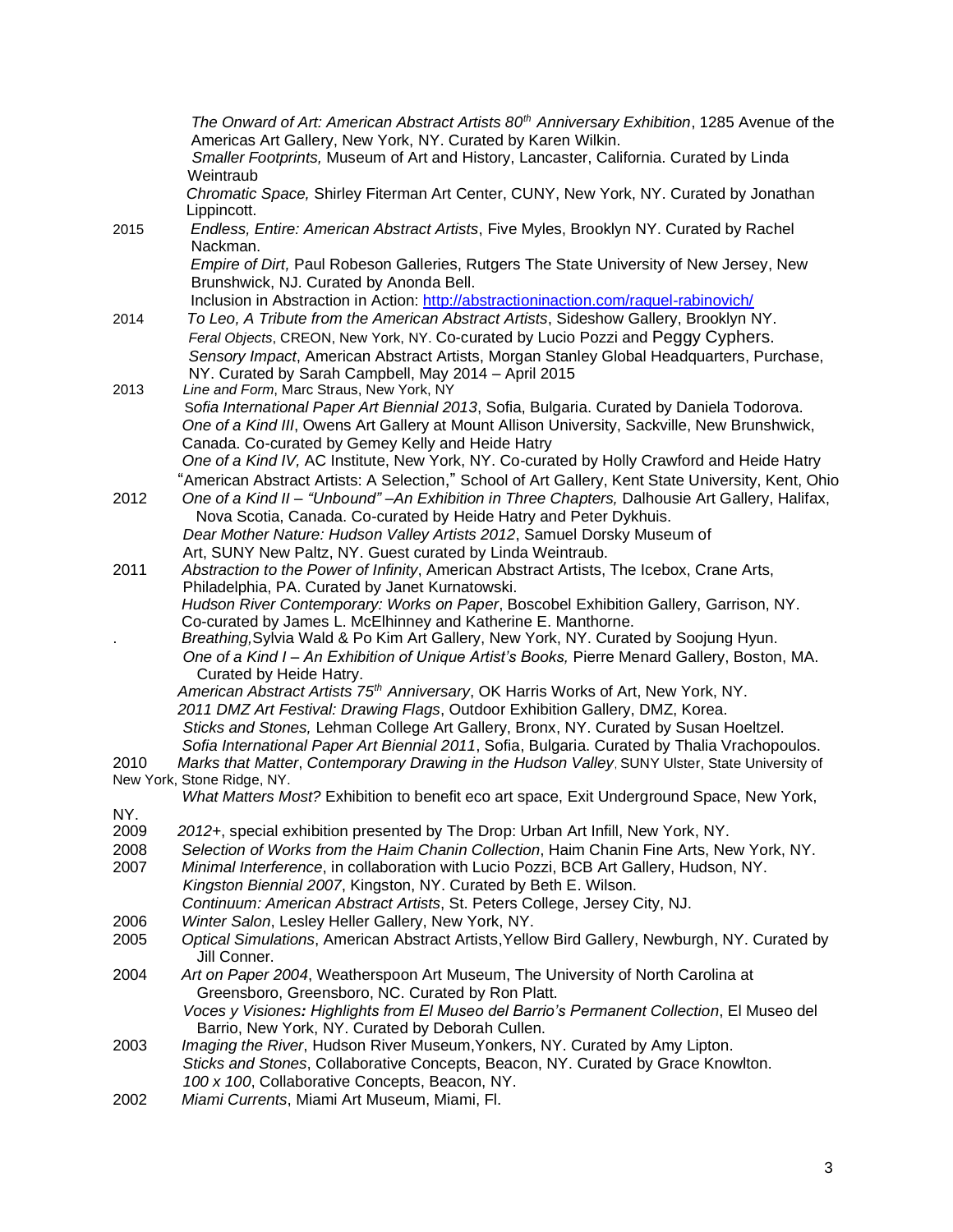|              | Blobs, Wiggles, and Dots, Webs and Crustillations, The Work Space, New York, NY. Curated<br>by Lucio Pozzi.                                                                                                                                                                                                                                               |
|--------------|-----------------------------------------------------------------------------------------------------------------------------------------------------------------------------------------------------------------------------------------------------------------------------------------------------------------------------------------------------------|
|              | Abstract Dilemmas: The American Abstract Artists Martin Art Gallery at Muhlenberg College,<br>Allentown, PA.                                                                                                                                                                                                                                              |
|              | EXO:Contemporary Approaches to Nature, Kleinert/James Arts Center, Woodstock, NY                                                                                                                                                                                                                                                                          |
| 2001<br>2000 | New Acquisitions, Miami Art Museum, Miami, FL.                                                                                                                                                                                                                                                                                                            |
|              | Drawing, Trans Hudson Gallery, New York, NY.<br>Drawings and Photographs to Benefit the Foundation for Contemporary Performance Arts,<br>Matthew Marks Gallery, New York, NY                                                                                                                                                                              |
|              | Toward the New: American Abstract Artists, Hillwood Art Museum, Long Island University,<br>Greenvale, NY                                                                                                                                                                                                                                                  |
| 1997         | Re-Aligning Vision: Alternative Currents in South American Drawing, El Museo del Barrio, New<br>York, NY. Organized and sponsored by The Archer M. Huntington Art Gallery, University of<br>Texas, Austin. Co-curated by Mari Carmen Ramirez and Edith A. Gibson.<br>New York Visions: The William Zimmer Gift to the Reading Public Museum, Reading, PA. |
| 1996         | Pioneers of Abstract Art: American Abstract Artists 1936-1996, Sidney Mishkin Gallery, Baruch<br>College, New York, NY.                                                                                                                                                                                                                                   |
|              | American Abstract Artist 60 <sup>th</sup> Anniversary Exhibition, James Howe Fine Arts Gallery, Kean<br>College, Union, NJ.                                                                                                                                                                                                                               |
| 1995         | In this Time and Place, College Art Gallery, SUNY at New Paltz, New Paltz, NY.<br>Presence/Absence, Trans Hudson Gallery, Jersey City, NJ.                                                                                                                                                                                                                |
|              | Works on and of Paper, (two-person), Marist College Art Gallery, Marist College,<br>Poughkeepsie, NY. Curated by Donise English.                                                                                                                                                                                                                          |
|              | Location: A Survey of Hudson Valley Artists, Kendall Art and Design, Hudson, NY.                                                                                                                                                                                                                                                                          |
| 1994<br>1993 | The Persistence of Abstraction: American Abstract Artists, The Noyes Museum, Oceanville, NJ.<br>Drawings, 30 <sup>th</sup> Anniversary Exhibition to Benefit the Foundation for Contemporary Performance<br>Arts, Leo Castelli, New York, NY.                                                                                                             |
|              | Drawings, State of the Art, Trans Hudson Gallery, Jersey City, NJ.<br>Hopes and Dreams, Tweed Gallery, New York, NY. Curated by Bob Yucikas.                                                                                                                                                                                                              |
| 1992         | Abstraction and Reality, Montgomery Center for the Arts, Skillman, NJ. Curated by Joseph<br><b>Szoecs</b>                                                                                                                                                                                                                                                 |
| 1991         | Drawing Invitational, Stark Gallery, New York, NY.                                                                                                                                                                                                                                                                                                        |
| 1990         | Fourteen Annual Small Works, Washington Square East Galleries, New York, NY.                                                                                                                                                                                                                                                                              |
| 1989         | Ideas and Images from Argentina, Bronx Museum of the Arts, Bronx, NY. Curated<br>by Jorge Glusberg and Philip Verre.                                                                                                                                                                                                                                      |
|              | Pervasive Symbiosis: Ten Argentine-New York Artists, La Agencia, New York, NY. Curated by<br>Carla Stellweg.                                                                                                                                                                                                                                              |
| 1987         | American Abstract Artists 1989, 55 Mercer Artists, New York, NY.<br>Connections Project/Conexus, Museum of Contemporary Hispanic Art, New York, NY.                                                                                                                                                                                                       |
|              | Latin American Visions I, Greater Lafayette Museum of Art, Lafayette, IN.<br>From the Other Side, Terne Gallery, New York, NY.                                                                                                                                                                                                                            |
|              | American Abstract Artists 50 <sup>th</sup> Anniversary Print Portfolio 1987, The James Howe Gallery,<br>Kean College, Union, NJ.                                                                                                                                                                                                                          |
|              | Exposició Internacional de MAIL ART Paisatge, Sala Oberta, Museu Comarcal de la Garrotxa,<br>Olot, Catalunya, Spain.                                                                                                                                                                                                                                      |
|              | A Living Tradition: Selections from the American Abstract Artists, Bronx Museum of the<br>Arts, Bronx, NY. Curated by Philip Verre.                                                                                                                                                                                                                       |
| 1986         | 25 <sup>th</sup> Anniversary Commemorative Art Exhibition, The City University of New York, Graduate<br>Center Mall, New York, NY. Curated by Ray Ring.<br>Drawings by Sculptors, Nohra Haime Gallery, New York, NY.                                                                                                                                      |
|              | American Abstract Artists 50 <sup>th</sup> Anniversary Celebration, Bronx Museum of the Arts, Bronx, NY.                                                                                                                                                                                                                                                  |
| 1985         | Synaesthetics - Writers/Visual Artists - a Collaborative, Institute for Art and Urban Resources at<br>P.S.1, Long Island City, NY. Curated by Felice Neals.                                                                                                                                                                                               |
|              | Sculpture on the Square [Point/Counterpoint], Robert Moses Plaza, Fordham University at<br>Lincoln Center, New York, NY. Organized and sponsored by AREA.<br>Four Abstract Artists, Arbitrage Gallery, New York, NY.                                                                                                                                      |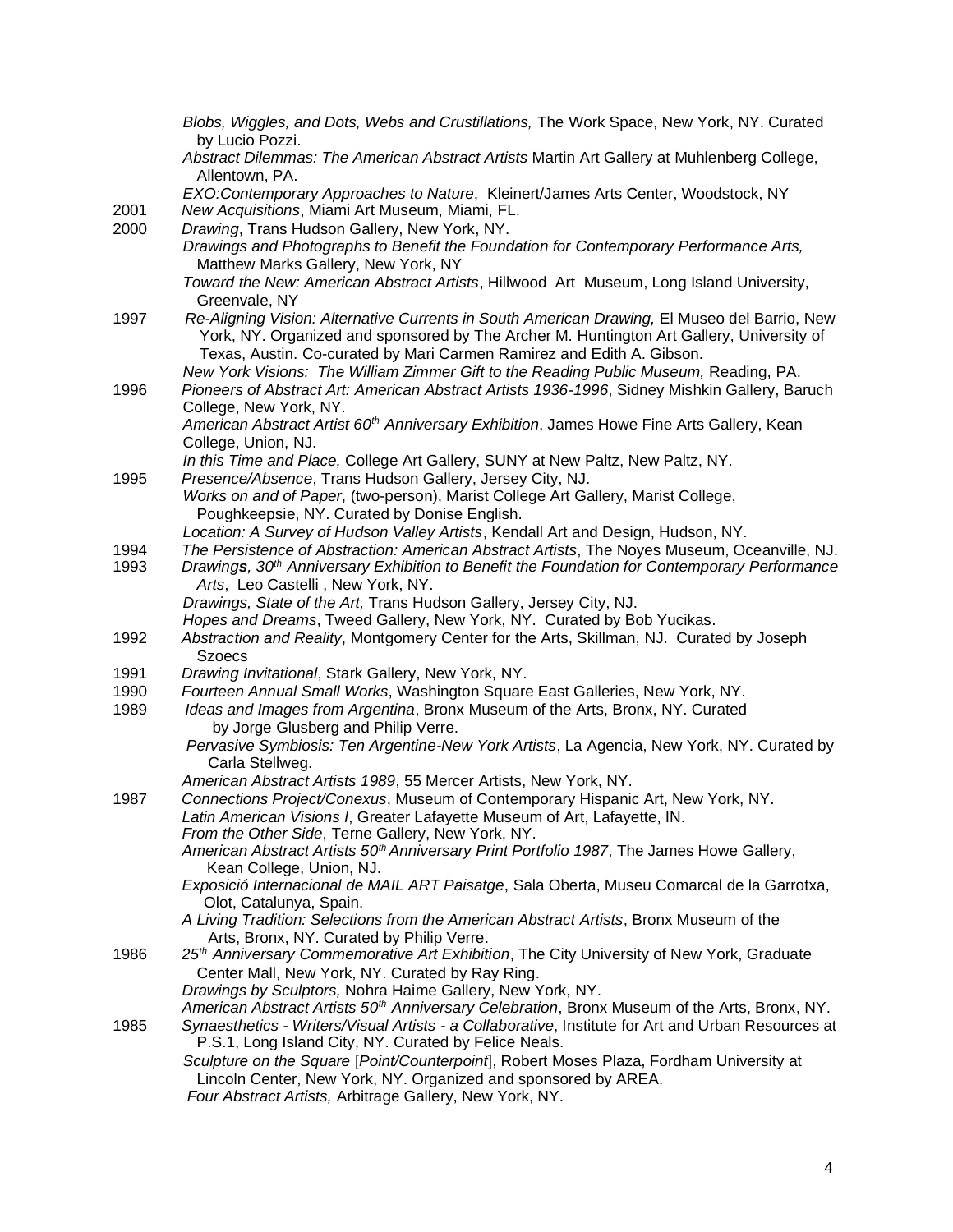|      | Gallery Artists, Arbitrage Gallery, New York, NY.                                            |
|------|----------------------------------------------------------------------------------------------|
| 1984 | The New Glass Seen: An Exhibition of Contemporary Sculpture [Sanctuary], Anderson Center     |
|      | Gallery, Hartwick College, Oneonta, NY. Curated by Douglas Heller.                           |
|      | Glass America 1984, Heller Gallery, New York, NY.                                            |
|      | Black and White: The Absence of Color, Hand in Hand Galleries, New York, NY.                 |
| 1983 | Petit Format de Papier, Musée de Riezes et des Sarts, Couvin, Belgium.                       |
|      | Transparent Structures, Thorpe Intermedia Gallery, Sparkill, NY.                             |
|      | Latin American Women Artists Series 1982-83, Central Hall Artists, New York, NY.             |
|      |                                                                                              |
|      | Hispanic Achievement in the Arts, The Equitable Gallery, New York, NY                        |
|      | Exhibition for International Week of the Desaparecidos, Arch Gallery, New York, NY.          |
| 1982 | NEW WORKS, 236 W 27th St, Loft 10, New York, NY.                                             |
|      | Diciembre en Iriarte, Galeria Iriarte, Bogotá, Colombia                                      |
| 1981 | Dibujantes Latinoamericanos en Nueva York, Museo de Arte Moderno de Cartagena,               |
|      | Cartagena, Colombia. Curated by Nohra Haime                                                  |
|      | INTERART'81: The 7th Biennial for the International Play Group, The Equitable Gallery, New   |
|      | York, NY.                                                                                    |
| 1980 | Exposició de Tramesa Postal, ESPAI del Centre de Documentació d'Art Actual, Barcelona,       |
|      | Spain.                                                                                       |
|      | Drawings, Exhibition to Benefit the Foundation for Contemporary Performance Arts, Leo        |
|      | Castelli, New York, NY.                                                                      |
|      |                                                                                              |
|      | American Women Artists 1980, Museu de Arte Contemporânea da Universidade de São Paulo,       |
|      | São Paulo, Brazil.                                                                           |
| 1979 | The Language of Abstraction: American Abstract Artists, Betty Parsons Gallery, New York, NY. |
| 1978 | Drawing Today - Aspects of Change, Heckscher Museum of Art, Huntington, NY.                  |
|      | Curated by Ruth Solomon.                                                                     |
|      | ISBN: 0:000. 0 LCN: 78:0000, Franklin Furnace, New York, NY. Organized and curated by        |
|      | Ingrid Sischy.                                                                               |
|      | Collection, Eva Ingersoll Gatlin, Parrish Art Museum, Southampton, NY.                       |
|      | Women in American Architecture: A Historic and Contemporary Perspective, The Brooklyn        |
|      | Museum, Brooklyn NY. Organized by The Architectural League of New York. Curated by           |
|      | Susana Torre.                                                                                |
|      | Drawings by Sculptors, Profile Gallery, New York, NY.                                        |
|      | 23rd Long Island Art Exhibition, Heckscher Museum, Huntington, NY                            |
| 1977 | American Abstract Artists, Patterson College, Patterson, NJ.                                 |
|      |                                                                                              |
| 1976 | Looking Inside: Latin American Presence in New York, The New York Botanical Garden           |
|      | Museum, Bronx, NY. Curated by Juan Cobarrubias.                                              |
|      | American Abstract Artists Exhibition in Honor of Josef Albers, George L.K. Morris, I. Rice   |
|      | Pereira, Charles Shaw, Westbeth, New York, NY.                                               |
| 1973 | Artists Benefit Sale for Encounter, Warren Benedek Gallery, New York, NY.                    |
| 1971 | New Directions, Heckscher Museum of Art, Huntington, NY. Curated by Ruth Solomon.            |
| 1970 | 4 Argentine Artists Living in New York, Caravan House Gallery, New York, NY.                 |
| 1966 | Máximo 40 por 50, Galería Bonino, Buenos Aires, Argentina.                                   |
| 1965 | Primer Salón de Artistas Jóvenes de América Latina, Museo de Arte Moderno, Buenos            |
|      | Aires, Argentina.                                                                            |
| 1963 | Premio de Honor Ver y Estimar, Museo Nacional de Bellas Artes, Buenos Aires,                 |
|      | Argentina.                                                                                   |
|      |                                                                                              |
|      | Salón Parques Nacionales, Museo Nacional de Bellas Artes, Buenos Aires, Argentina.           |
|      | Adquisiciones 1963, Museo de Arte Moderno, Buenos Aires, Argentina.                          |
| 1962 | Premio de Honor Ver y Estimar, Museo Nacional de Bellas Artes, Buenos Aires, Argentina.      |
|      | Exposición de Arte Pictórico, Circulo de Aeronáutica, Buenos Aires, Argentina.               |
| 1961 | IV Salón de Artes Visuales Contemporáneas, IKA, Córdoba, Argentina.                          |
| 1960 | Artists of Fame and Promise, Leicester Galleries, London, England.                           |
| 1958 | Summer Exhibition, Redfern Gallery, London, England.                                         |
|      | Artists of Fame and Promise, Leicester Galleries, London, England.                           |
| 1954 | Salón Nacional, Museo Nacional de Bellas Artes, Buenos Aires, Argentina.                     |
| 1953 | Salón Nacional, Museo Nacional de Bellas Artes, Buenos Aires, Argentina.                     |
|      |                                                                                              |
|      |                                                                                              |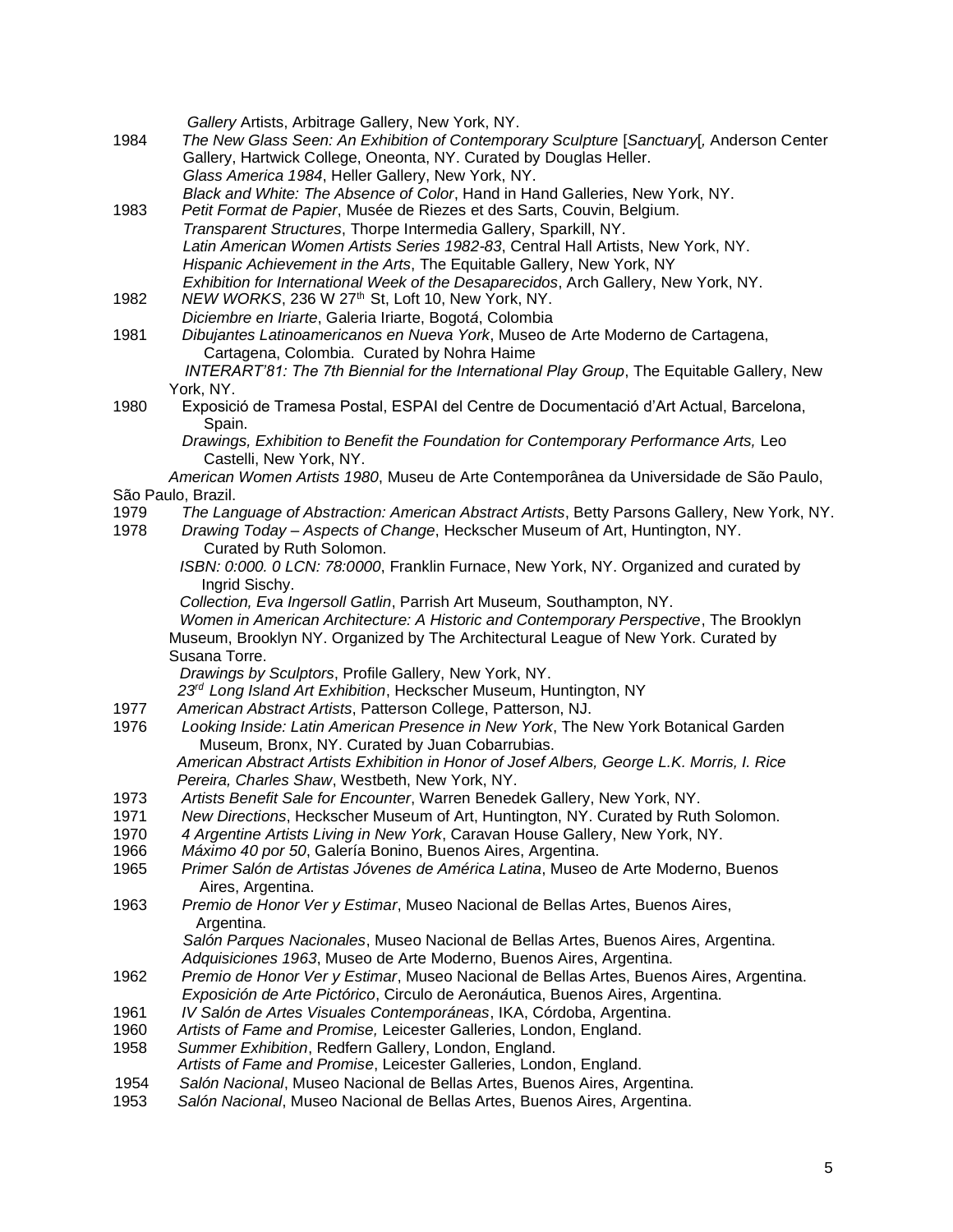### **AWARDS/GRANTS/FELLOWSHIPS**

- 2011-12 Lee Krasner Award for Lifetime Achievement, The Pollock-Krasner Foundation, New York, NY
- 2006 The Pollock-Krasner Foundation Grant, New York, NY<br>2001 The Pollock-Krasner Foundation Grant, New York, NY
- The Pollock-Krasner Foundation Grant, New York, NY
- 1995 New York State Council on the Arts, Individual Artist Grant for Works on Paper, New York, NY
- 1992 National Endowment for the Arts U.S./France Fellowship, Washington, D.C.
- 1991 National Endowment for the Arts Visual Arts Fellowship, Washington, D.C.
- 1986 Artists Space Grant, New York, NY
- 1980 Artists Space Grant, New York, NY
- 1978 CAPS Fellowship Grant, Creative Artists Public Service Program, New York, N.Y.
- 1964 Beca del Fondo Nacional de Las Artes, Buenos Aires, Argentina.

# **BIBLIOGRAHY**

#### **Exhibition Catalogues and Brochures**

- 2021 *Raquel Rabinovich: Hutchinson Modern & Contemporary* (monograph) HM&C\_RR\_ArtistMonograph\_SP
- 2019 AAA 2019 MONOPRINTS<br>2018 Lombino, Marv-Kav, The D
- 2018 Lombino, Mary-Kay. *The Darkest Dark One Can Imagine.* "The Reading Room," Thompson Memorial Library, Vassar College, Poughkeepsie, NY. Raquel Rabinovich: The Reading Room
	- *Blurring Boundaries:The Women of American Abstract Artits, 1936 - Present.* Ewin Gallery of Art and Architecture, University of Tennessee. Knoxville, TN. pp. 64-65
	- Sherman, Arden. *Queenie:Selected Artworks by Female Artists from El Museo del Barrio's Collection.* New York, NY. pp. 48-49
- 2017 Bacon, Alex. *Raquel Rabinovich: Excerpts,* Pratt Library, Brooklyn, NY Raquel Rabinovich: **Excerpts**
- 2016 *The Onward of Art, American Abstract Artists 80th Anniversary Exhibition*; essay by Karen Wilkin; published by American Abstract Artists, New York, NY, NY; p.76
- 2015 Bell, Anonda. *Empire of Dirt,* Paul Robeson Galleries, Rutgers The State University of New Jersey, New Brunshwick, NJ, pp.76-77.
- 2014 Bacon, Alex. *Raquel Rabinovich's Paradoxes,* "Gateless Gates," Y Gallery, New York, NY Raquel Rabinovich's Paradoxes
- *Sofia Paper Art Biennial 2013*, Amateras Foundation, Sofia, Bulgaria.
- 2013 Weintraub, Linda. *Chronicles of Time*, *Emergences,* New York Chronicles of Time, 2002 and 2013
- 2011 *ONE OF A KIND: Unique Artist's Books,* catalogue edited by Heide Hatry, Pierre Menard Gallery, Cambridge, Massachussetts, pp.116-117.
	- *Hudson River Contemporary: Works on Paper*, edited by James L. McElhinney and Katherine E. Manthorne, Boscobel Exhibition Gallery, Garrison, NY.
	- *Sofia Paper Art Biennial 2011*, Amateras Foundation, Sofia, Bulgaria.
- 2009 *Intersecciones: Memoria, Realidad y Nuevos Tiempos*, X Bienal Internacional de Cuenca, Cuenca, Ecuador, pp.477-479.
- 2007 Wilson, Beth E. *Kingston Sculpture Biennial 2007*, Kingston, NY, pp. 13, 41-42.
- 2004 Aguilar, Margarita. *Modern and Contemporary Art*, *Highlights from El Museo del Barrio's Permanent Collection*, New York, NY, pp.30-31. Platt, Ron. *Art on Paper 2004*, Weatherspoon Art Museum, The University of North Carolina at Greensboro, Greensboro, North Carolina.
- 2003 Lipton, Amy and Jean-Paul Maitinsky. *Reconsidering the River*, *Imaging the River*, Hudson River Museum, Yonkers, NY, p.3.
- 2002 Weintraub, Linda. *Chronicles of Time*, *Emergences*, New York.
- 2000 Phillips, Patricia C. *Exhumed Light*, *"*Light Unworn," Trans Hudson Gallery, New York, NY.
- 1998 Levi Strauss, David. *In Praise of Darkness*, "Enfolded Darkness," Trans Hudson Gallery, New York, NY.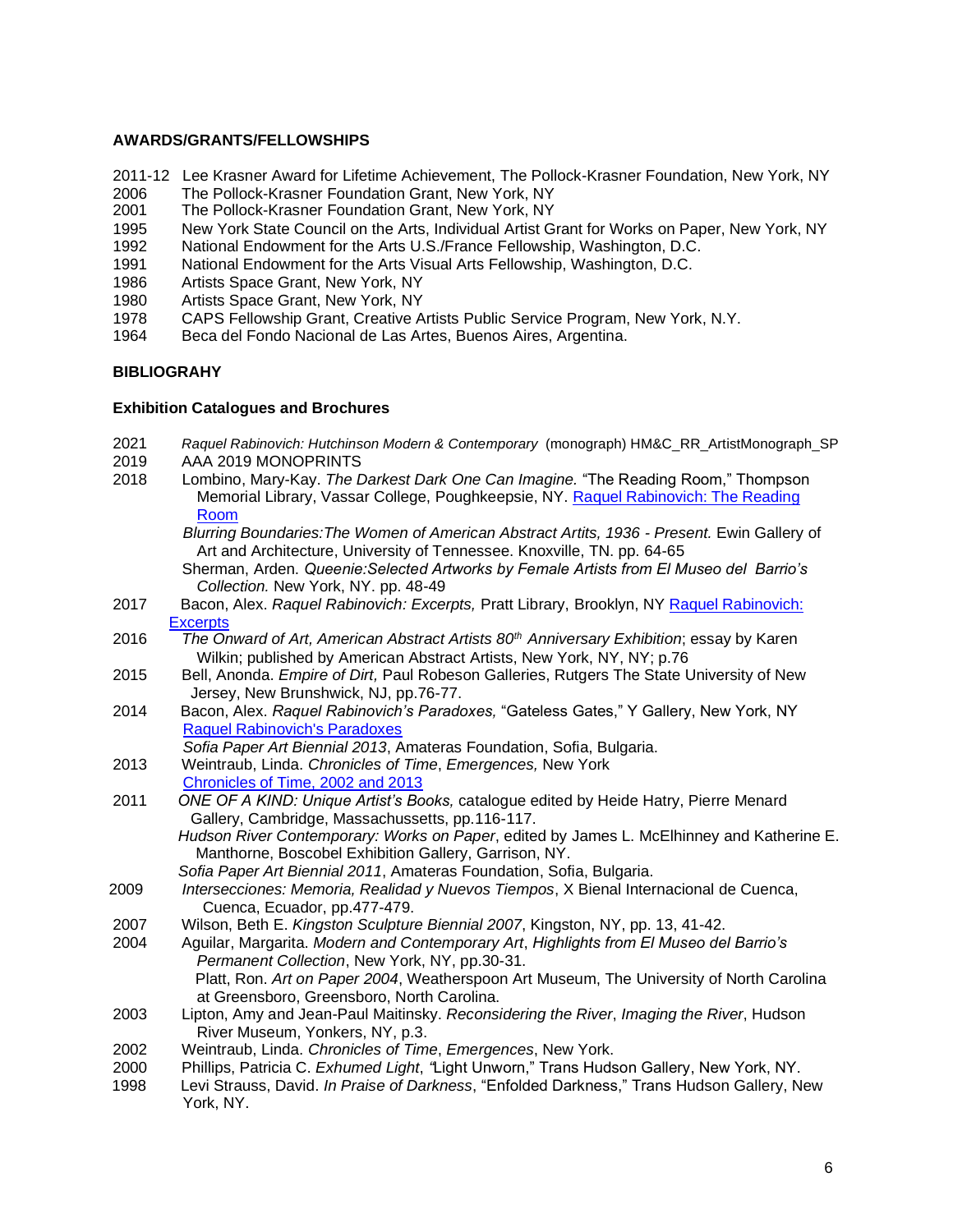- 1997 Ramírez, Mari C. and Edith A. Gibson. *Re-Aligning Vision: Alternative Currents in South American Drawing*, The Archer M. Huntington Art Gallery, The University of Texas at Austin, Austin, Texas, pp.188-89.
- 1996 Herzberg, Julia P. *Raquel Rabinovich Drawings: 1978-1995*, INTAR Gallery, New York, NY. Kraskin, Sandra. *Pioneers of Abstract Art: American Abstract Artists, 1936-1996,* Sidney Mishkin Gallery, Baruch College, New York, NY, p. 40.
	- Viera, Ricardo. *Raquel Rabinovich: Drawings,* Interview / Conversation with the Artist and curator, Lehigh University Art Galleries, Lehigh University, Bethlehem, PA.
- 1990 Bercht, Fatima. *Beyond the Surface: Recent Work by Raquel Rabinovich*, Americas Society, New York, NY, pp.8-10. Zimmer, William. *Raquel Rabinovich: Obras sobre papel, 1990*, Galeria Jaime Conci, Córdoba,
	- Argentina.
- 1989 Verre, Philip. *Ideas and Images from Argentina*, Bronx Museum of the Arts, Bronx, NY p. 29.
- 1987 Larsen, Susan. *American Abstract Artists 50th Anniversary Print Portfolio 1987,* The James Howe Gallery, Kean College, Union, NJ, p. 47.
- 1986 Schwabsky, Barry. *The Plural City of Raquel Rabinovich*, *Invisible Cities*, Bronx Museum of the Arts, Bronx, NY.
- 1984 Heller, Douglas. *An Exhibition of Contemporary Sculpture*, Anderson Center Gallery, Hartwick College, Oneonta, NY, pp. 7-8.
- 1983 Denes, Agnes. *Raquel Rabinovich*, *New Spaces*, Center for Inter-American Relations, New York, NY.
- 1981 Zimmer, William. *Raquel Rabinovich: Esculturas y Dibujos 1981*, Galería Garcés Velásquez, Bogotá, Colombia.

Haime, Nohra. *Dibujantes latinoamericanos en NY,* Nohra Haime Gallery, New York, NY, p. 12.

- 1980 Pfeiffer, Wolfgang. *USA American Women Artists 1980*, Museu de Arte Contemporânea da Universidade de São Paulo, São Paulo, Brazil, pp. 75-76.
- 1979 Larsen, Susan. *The Language of Abstraction*: *American Abstract Artists*, Betty Parsons Gallery, New York, NY.
- 1978 Solomon, Ruth. *Drawing Today – Aspects of Change*, Heckscher Museum of Art, Huntington, NY, p.16.
- 1976 Cobarrubias, Juan. *Looking Inside: Latin American Presence in New York*, The New York Botanical Garden Museum, Bronx, NY, p. 36.

# **Articles and Reviews**

- 2021 *Raquel Rabinovich: Portals*, by Jonathan Goodman, The Brooklyn Rail, October
- 2015 Agosin, Marjorie. *Rivers of Letters, Rivers of Mud: Reflections on Raquel Rabinovich.* World Literature Today, November, 2015 [http://www.worldliteraturetoday.org/2015/november/rivers-letters-rivers-mud-reflections](http://www.worldliteraturetoday.org/2015/november/rivers-letters-rivers-mud-reflections-)raquel-rabinovich-marjorie-agosin

Fuentes, Elvis. "Raquel Rabinovich," *ArtNexus Magazine*, Miami, March-May

2013 Rabinovich, Raquel. "Sculptures' Stones are Witness to History," *Poughkeepsie Journal*, New York, September 6.

McCoy, Ann. "The Artful Recluse: Painting, Poetry, and Politics in the 17th-Century China." *The Brooklyn Rail*, Brooklyn NY, May.

- 2011 Herzberg, Julia P*. "*Raquel Rabinovich: Stone Sculptures*," ARTE!Brasileiros*, Brazil, March.
- 2010 Morgan, Robert C. "Raquel Rabinovich: Fluid Equilibrium," *Sculpture,* Washington, DC, December.
- 2009 Valenzuela, Luisa. "Palabras de agua," *Perfil*, Buenos Aires, June 14.
- 2007 Wilson, Beth E. "Art and Allusion," *Chronogram,* New York, June.
- 2005 Wilson, Beth E. "Abstract Thought," *Chronogram,* New York, June.
- 2003 Zimmer, William. "Out of the Water, Inspiration," *The New York Times*, New York, NY, Dec. 28.
- 1999 Krauss, Nicole. "Raquel Rabinovich at Trans Hudson," *Art in America*, New York, NY, July.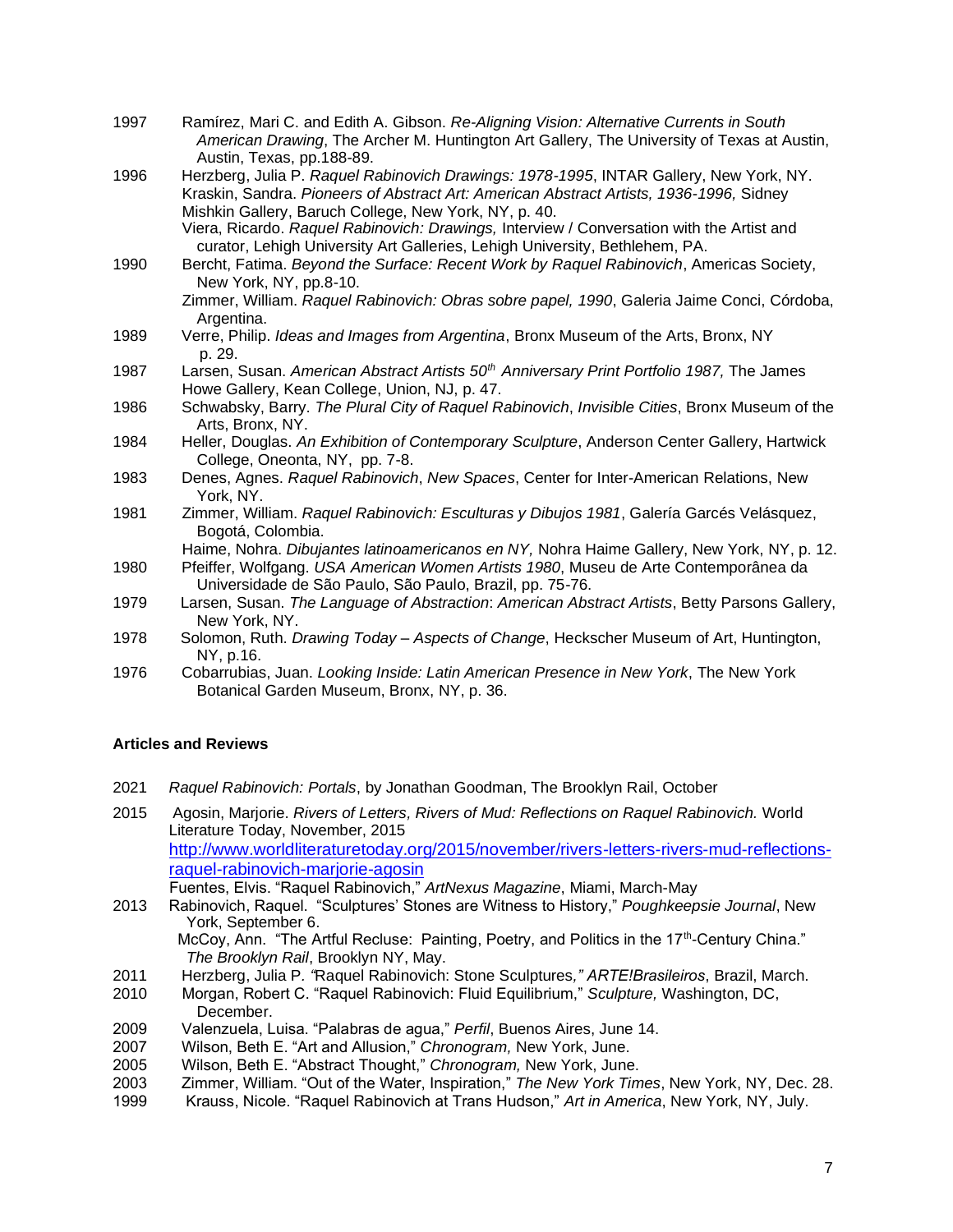- 1997 Cotter, Holland."Reflections of a Splintered Era," *The New York Times*, New York, NY, May 16.
- 1994 Zimmer, William. "Art: Geometric Abstraction's Varied Moods," *The New York Times*, New York, NY, August 28.
- 1990 Zimmer, William. "Beyond the Surface," *Arts Magazine*, New York, NY, October. Kimmelman, Michael. "Review/Art, Latin-Born Painters, Abstract but Diverse," *The New York Times*, New York, NY, April 27.
- 1989 Zimmer, William. "2 Voyages on Gallery Walls," *The New York Times*, New York, NY, November 12.
- 1987 Perazzo, Nelly. "Artistas argentinos en Nueva York," *Cultura de la Argentina contemporánea,* Buenos Aires, Argentina, May/June.
- 1986 Glueck, Grace. "Critics' Choices," *The New York Times*, New York, NY, October 19. Zimmer, William. "American Abstract Artists Looks Back at 50-Year History," *The New York Times,* New York, NY, March 30.
- 1985 Vega, Lorenzo. "Synaesthetics at P.S.1 A Report from New York," *Connexions,* New York, NY, May.
- 1983 Wallach, Amei. "Contemplating What Is Beyond What We See," *Newsday*, New York, NY, March 10.

Collins, George R. "Raquel Rabinovich," *Arts Magazine*, New York, NY, February.

- Zimmer, William. "A Looking Glass on the Way We Might Live," *The New York Times*, New York, NY, March 10.
- Stringer, John. "Artistas argentinos en el exterior, Raquel Rabinovich: De lo mítico a lo actual," *Arte Informa,* Buenos Aires, Argentina.
- 1980 Wallach, Amei. "Everyone Wants to Get into P.S.1," *Newsday,* New York, NY, January 13.
- 1979 Glueck, Grace. "There's New Sculpture under the Sun All Over Town," *The New York Times*, New York, NY, August 3.
	- Paris, Jeanne. "Art Review," *Newsday*, New York, NY, December 28.
- 1978 Blair, Eileen. "Sculptors Switch Media At Profile Gallery," *The Villager*, New York, NY, November 9.
- 1975 "Glass Sculpture in New York's SoHo," *Architectural Record*, New York, NY, February. Gruen, John. "Raquel Rabinovich," *The Soho Weekly News*, New York, NY, February. "Argentinian Artist Shows Glass Sculpture," *Progressive Architecture*, New York, NY, March.
- 1974 Glasberg, Oscar S. "Flat Glass as an Art Form," *Glass Digest*, New York, NY, September 15. Paris, Jeanne. "Refines Her Art: Raquel Rabinovich Exhibit at Heckscher," *Long Island Press*, New York, February 3.
	- Wallach, Amei. "The Arts: Unusual Sculpture," *Newsday*, New York, NY, November 17.
- 1973 Wallach, Amei. "Her Fragile Art Arises from Wisps of Dreams," *Newsday*, New York, NY, June 24.
- 1972 Preston, Malcom. "Art: Different Abstractions," *Newsday*, New York, NY, February 16.
- 1970 Barnitz, Jacqueline. "Raquel Rabinovich at Benson, Bridgehampton," *Arts Magazine*, New York, NY, September-October.
- 1963 Parpagnoli, Hugo. *La Prensa*, Buenos Aires, Argentina.
- Hernández de Rosselot, Amaya. *La Razón*. Buenos Aires, Argentina, November.
- 1962 Rodríguez, Ernesto. "Exposiciones en Buenos Aires," *La Razón*, Buenos Aires, Argentina, June 9.
	- Hernández de Rosselot, Amaya. "Jóvenes Valores en el Premio 'Ver y Estimar'," *La Razón*, Buenos Aires, Argentina, May 13.
	- Parpagnoli, Hugo. "Artes Plásticas: Raquel Rabinovich," *La Prensa*, Buenos Aires, Argentina, June 16.
- 1961 "Valores del interior en un salón de arte," *La Nación*, Buenos Aires, Argentina, August 22.
- 1960 *Berlingske Aftenavis*, Copenhagen, Denmark, May 2.

"Paastaar argentinsk malerinde, som for tiden udstiller hos Brøste paa Christianshavn," *Berlingske Tidende*, Copenhagen, Denmark, April 21.

- "Pictures on Exhibition," *The Burlington Magazine*, London, England, March.
	- Clutton-Brock, Alan. "Round the London Art Galleries," *The Listener*, London, England, February 18.
	- "New Preoccupation with Forms," *The Times*, London, England, February 11.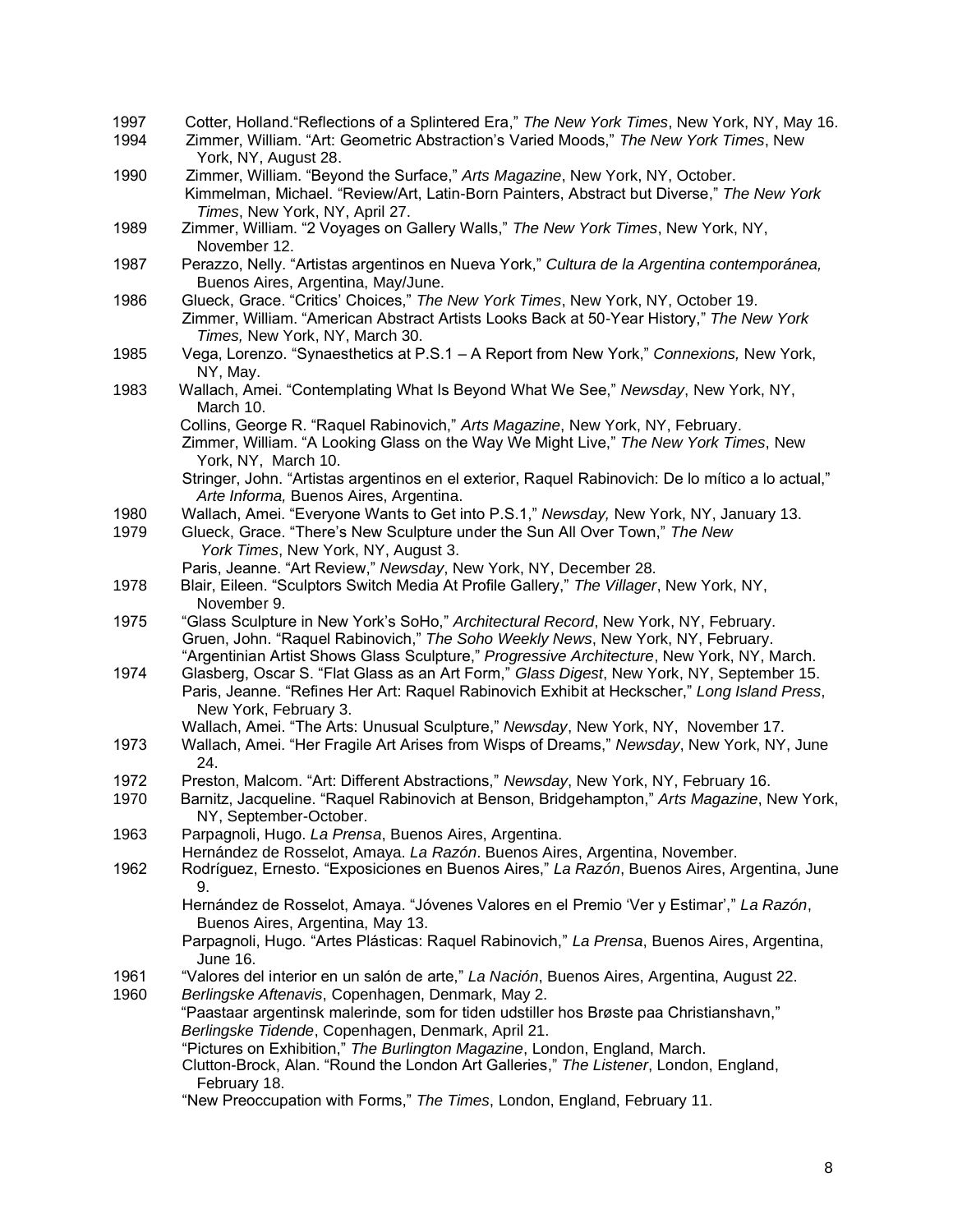|      | Wallis, Nevile. "At the Galleries," The Observer, London, England, February 7.             |
|------|--------------------------------------------------------------------------------------------|
| 1958 | "Artists of Fame and Promise," The Times, London, England, July 7.                         |
| 1956 | Evening Dispatch, Edinburgh, Scotland, August 18.                                          |
| 1955 | Láinez Mujica, Manuel. "Raquel Rabinovich," La Nación, Buenos Aires, Argentina, October 8. |

#### **Books**

| 2022 | Fajardo-Hill, Ceciia. Remains-Tomorrow: Themes in Contemporary Latin American Abstraction        |
|------|--------------------------------------------------------------------------------------------------|
| 2016 | Messina, Gaby. Maestros. El bosque y el árbol/Maestros. The Forest and the Trees. Buenos         |
|      | Aires, Argentina. pp. 76-77.                                                                     |
| 2013 | Perazzo, Nelly. Historia general del arte en la Argentina, Tomo XI (Escultura argentina 1965-    |
|      | 2000). Academia Nacional de Bellas Artes, Buenos Aires, Argentina. pp. 263-264                   |
| 2010 | Levi Strauss, David. In Praise of Darkness, From Head to Hand: Art and the Manual. New York:     |
|      | Oxford University Press: pp. 66-69.                                                              |
| 2008 | Herzberg, Julia P. Raquel Rabinovich, Antología del lecho de los ríos/Anthology of the           |
|      | Riverbeds, Buenos Aires: Editorial Fundación Alon para las Artes (Principal essayist and         |
|      | editor: Julia P. Herzberg; other essayists: Jenny Fox, Patricia C. Phillips and Ana María        |
|      | Battistozzi).                                                                                    |
| 2007 | Philbin, Ann. 560 Broadway: A New York Drawing Collection at Work, 1991-2006, New Haven          |
|      | and London: Fifth Floor Foundation, New York and Yale University Press: p.137.                   |
| 2007 | Weintraub, Linda, with Skip Schuckmann. EnvironMentalities: Twenty-two Approaches to Eco-        |
|      | Art, Avant-Guardians: Textlets in Art and Ecology. Rhinebeck: Artnow Publications: pp.141-       |
|      | 144.                                                                                             |
| 2004 | Brenner, Hedwig. Judische Frauen in der bildenden Kunst II, edited by Erhard Roy Wiehn           |
|      | Hartung-Gorre Verlag. Germany: Konstanz: pp. 275-276.                                            |
| 2002 | Aldana, Erin. St. James Guide to Hispanic Artists. New York: St. James Press: pp. 485-488.       |
| 1996 | Weintraub, Linda, and George Quasha. Raquel Rabinovich, The Dark Is the Source of Light.         |
|      | Barrytown: Station Hill Arts, Contemporary Artists Collection.                                   |
| 1991 | Bellamy, Peter. The Artist Project: Portraits of the Real World / New York Artists 1981-1990, IN |
|      | Publishing, New York, p. 184.                                                                    |
| 1982 | Rubiano Caballero, Germán. La Escultura en América Latina (Siglo XX), Ediciones de la            |
|      | Universidad Nacional de Colombia, Bogotá, Colombia.                                              |
| 1974 | Bayón, Damián C. Aventura Plástica de Hispanoamérica. Breviarios del Fondo de Cultura.           |

1974 — Bayon, Damian C. <u>Aventura Plastica de Hispanoamerica,</u> Breviarios del Fondo de Cultura Económica, No. 233, México, p. 161.

# **VIDEOGRAPHY**

- 2021 *In the Studio with Raquel Rabinovich,* video by Christian Nguyen, presented by the American Abstract Artists **<https://youtu.be/Q9wcbjg1bcY>**
- 2016 *MAESTROS, POETICA VISUAL DEL TIEMPO*, video documentary by Gabriela Messina, Museo Nacional de Bellas Artes, Buenos Aires, Argentina
- 2014 Video by Camilo Rojas which documents the sculpture and dance collaborations between Raquel Rabinovich and Julie Manna, Hudson River, 2013 Sculpture and Dance Collaboration, 2014
- 2012 *Re*-*Emergences* (2001-2012), video documentary by Camilo Rojas
- *Emergences* (2001-2012), video documentary by Camilo Rojas Emergences Video, 2013
- 2009 *River Library*, video documentary by Carlos Ordoňez, 10<sup>th</sup> Cuenca Biennial, Cuenca, Ecuador
- 2003 *Art Is: Speaking Portraits [in the Performative Indicative]*, video by George Quasha.
- 2001 *The Time of the Gazing: A Glance at Raquel Rabinovich,* video documentary by Camilo Rojas, including interviews with the artist, John Isaacs, Charles Stein, and Linda Weintraub Time of the Gazing: A Glance at Raquel Rabinovich, 2000

# **SELECTED INTERVIEWS**

2021 The Brooklyn Rail - Zoom conversation with Ann McCoy & Alex Bacon, 2021 *In the Studio with Raquel Rabinovich,* video by Christian Nguyen, presented by the American Abstract Artists **<https://youtu.be/Q9wcbjg1bcY>**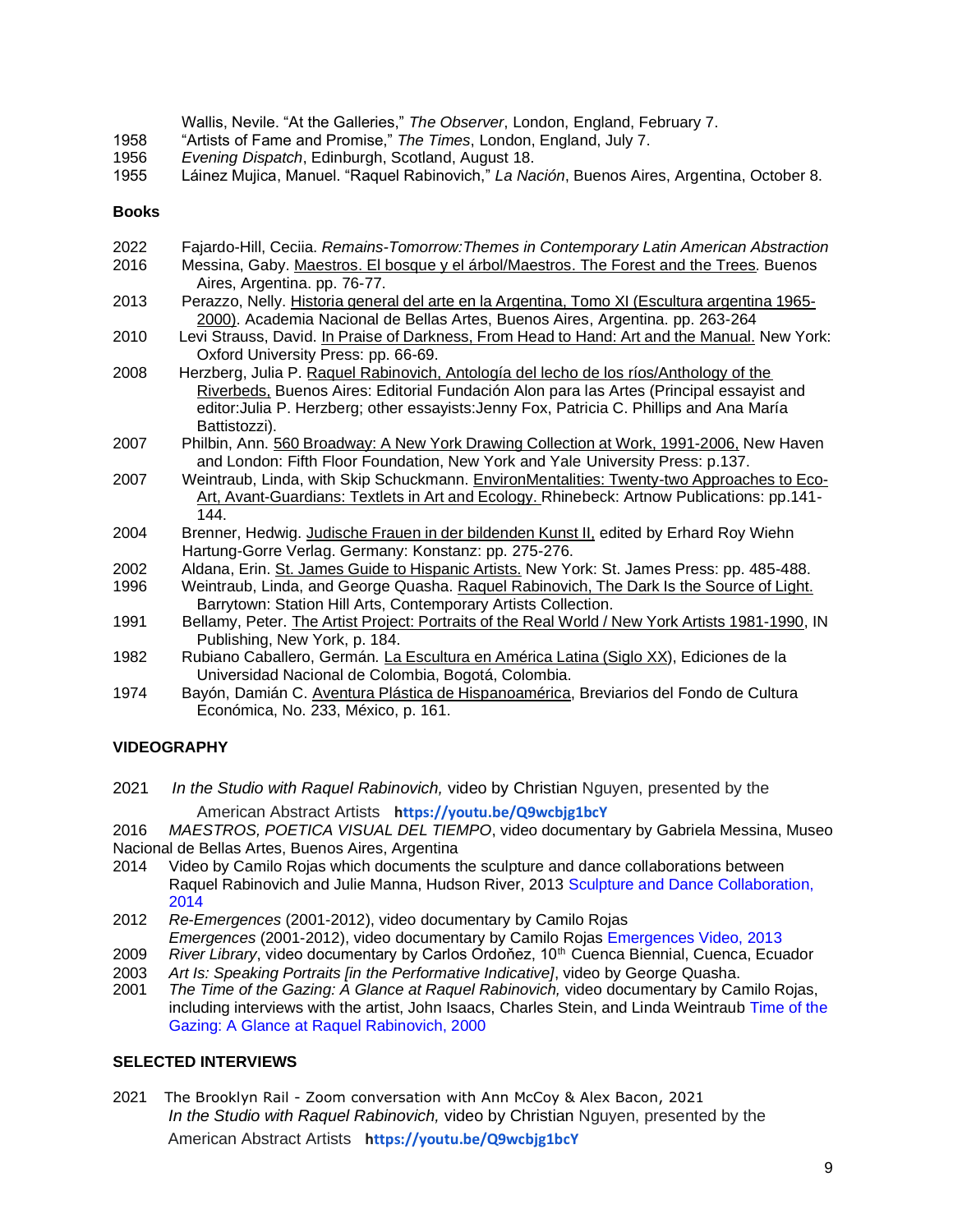- 2020 Raquel Rabinovich with Jonathan Goodman, "Fronterad" https:[//www.fronterad.com/interview-questions-for-raquel-rabinovich/](http://www.fronterad.com/interview-questions-for-raquel-rabinovich/)
- 2018 Thomas Hill: Oral Interview on the occasion of the exhibition *Raquel Rabinovich:The Reading Room*, Thompson Memorial Library, Vassar College, Poughkeepsie, NY <http://artlibrary.vassar.edu/wvkr/audio/Raquel.mp3>
- 2016 Gabriela Messina: Video interview included in "Maestros. El bosque y el árbol." Buenos Aires, Argentina. Link: https://vimeo.com/178798779 (Password: MAESTROSGABY)
- 2014 Ann McCoy, "IN CONVERSATION: Raquel Rabinovich with Ann McCoy." Brooklyn Rail Interview, Brooklyn, NY, USA, November. P. 27, 28, 29. http://www.brooklynrail.org/2014/11/art/raquel-rabinovich-with-ann-mccoy
- 2014 Rachel Cole Dalamangas,**: INTERVIEW: ON THE NATURE OF ART & THE ART OF NATURE - Zingmagazine** *Raquel Rabinovich on the invisible world, slowing down & mud as aesthetic"* (Interview by Rachel Cole Dalamangas for Zingmagazine), NY, USA
- 2012 Interview included in the Oral History Program of the Smithsonian Institution Archives of American Art: **http://www.aaa.si.edu/collections/interviews/oral-history-interviewraquel-rabinovich-16067**

#### **SELECTED PANELS**

- 2017 Panel Discussion: Wednesday March 1st, 2017, 6-8 pm Raquel Rabinovich: *Excerpts* Panelists: Raquel Rabinovich, Alex Bacon and Robert C. Morgan Moderator, Martha Wilson Brooklyn Campus Library
- 2015 Invisible Cities: On the Work of Raquel Rabinovich and Monika Bravo in conversation with Carla Stellweg as part of the program of the IDEAS CITY Festival organized by New Museum, New York City. http://www.ideas-city.org/#event/invisible-cities-on-the-workof-raquel-rabinovich-and-monika-bravo
- 2014 RAQUEL RABINOVICH in conversation with Ann Mc Coy and Alex Bacon, Y Gallery, New York, NY.

# **SELECTED PUBLIC COLLECTIONS**

The Museum of Fine Arts, Houston, Texas Best Products, Richmond, Virginia Whitney Museum of American Art, New York Cold Spring Harbor Laboratory, Cold Spring Harbor, NY Argentine Banking Corporation, New York Arkansas Art Center, Little Rock, Arkansas The Blanton Museum of Art at the University of Texas, Austin, Texas Fondo Nacional de las Artes, Buenos Aires, Argentina Foundation for Contemporary Arts, New York Perez Art Museum, Miami Museo de Arte Moderno, Buenos Aires, Argentina Museo Genaro Perez, Cordoba, Argentina World Bank Fine Art Collection, Washington, D.C.